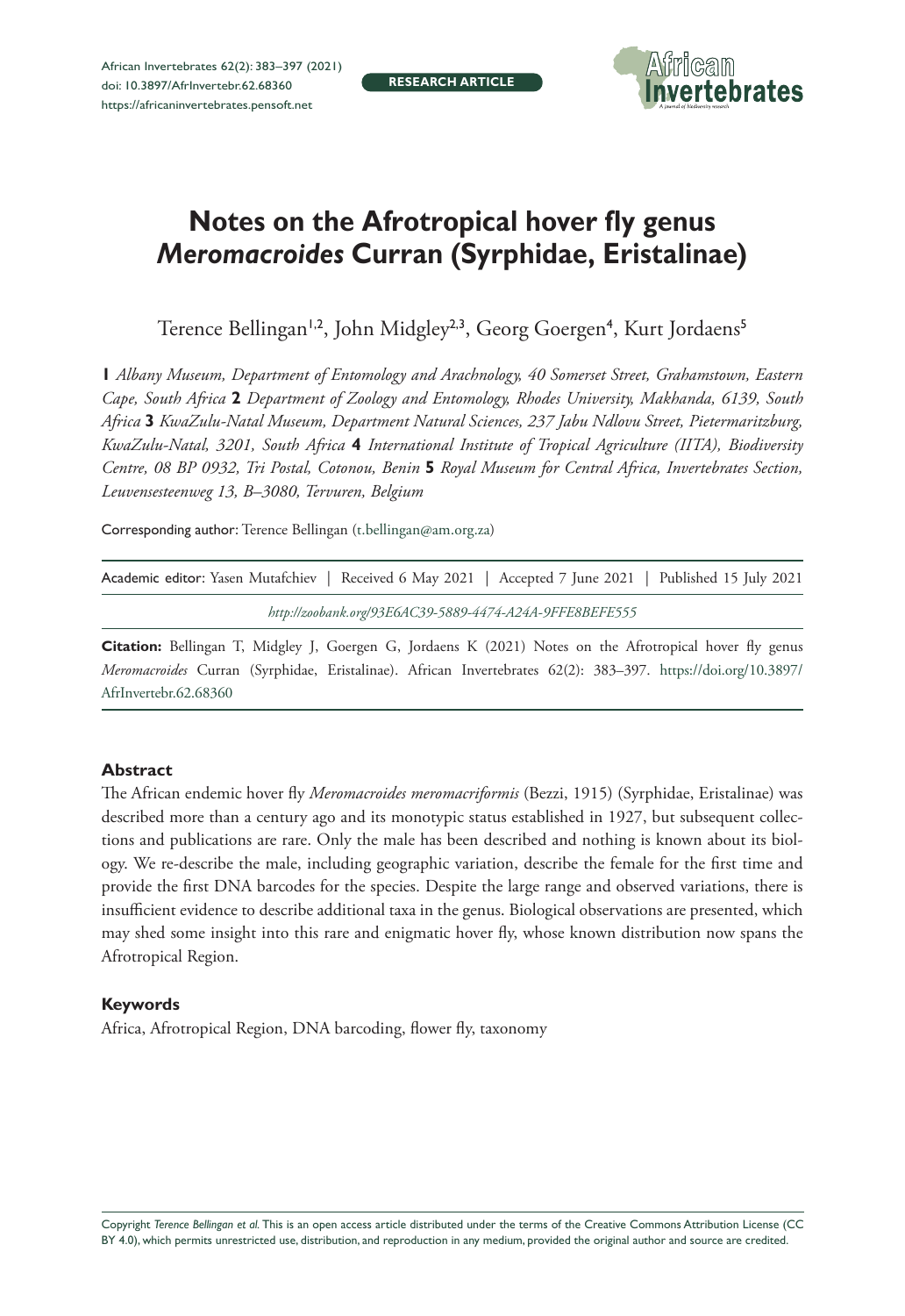# **Introduction**

The African endemic hover fly species *Meromacroides meromacriformis* (Bezzi, 1915) (subfamily Eristalinae) was described as *Eristalis meromacriformis* by Bezzi (1915), based on a single male from "South Africa", without a collecting date and was said to be in poor condition. The type specimen was from the Natural History Museum UK (NHMUK, formerly the British Museum of Natural History – BMNH) collection. The species is clearly distinct from any other Afrotropical eristaline on account of the apical brown spots on the wings, the dichoptic eyes in the male and the strongly enlarged metafemur. Later, Curran (1927) studied two males from Stanleyville [=Kisangani] in the Democratic Republic of the Congo (DRC) (collected on 8 and 10 April 1915) and two females from the same locality (one without collecting date, the other collected in March 1915) without giving a description of the female. Based on his observations, he placed the species in its own genus, *Meromacroides* Curran, 1927. The genus and species name were chosen because the species shows a close resemblance to species of the Nearctic and Neotropical genus *Meromacrus* Rondani, 1848 in the microtrichosity and colour pattern on the wings, in the dichoptic eyes of the male, in the swollen appearance of the metafemora and in the shape of the abdomen. However, in contrast to species of the genus *Meromacrus*, the eyes are pilose and the face has a well-developed tubercle. The phylogenetic affinities of the genus *Meromacroides* within the Afrotropical Region are not well known; however, on the basis of morphological characters, the genus appears to be closely related to *Senaspis* Macquart, 1850 (see Morales 2011) from which it differs in the dichoptic eyes in the male (holoptic in *Senaspis*), the pilose eyes (bare in *Senaspis*) and the more swollen metafemur (more slender in *Senaspis*). A key to the hover fly genera of the Afrotropical Region is imminent (Ssymank et al. in press), allowing differentiation of these genera.

The males studied by Curran (1927), differed only slightly from the description as given by Bezzi (1915) in having the wing veins bordered with diffuse yellowish-brown, the wings appearing more darkened than described and the tibiae being rather brownish apically (Curran 1927). De Meyer et al. (1995) reported on two specimens, one from Kenya and one from Uganda, in the collections of NHMUK and the National Museums of Kenya (NMK), respectively, although we could not trace the NMK specimen during visits in 2016 and 2019. We thus consider the specimen as lost (L. Njoroge, pers. comm.). Finally, Smith and Vockeroth (1980) list the species from South Africa and Uganda without providing details. As Smith and Vockeroth (1980) cite Curran (1927), but do not include the DRC in the known distribution, this reference to Uganda may be erroneous.

Information about the species is sparse: the description given by Bezzi (1915) is very brief, the notes by Curran (1927) even more so, the type is said to be in poor condition and pictures or illustrations are lacking (Whittington 2003), except for Ssymank et al. (in press) who illustrate the lateral view and wing of a female. In addition, the male, described by Bezzi (1915), differs slightly from the males studied by Curran (1927), suggesting some intraspecific morphological variation. Here, we re-describe the male of *M. meromacriformis* and describe the female for the first time, including geographic variation, provide high-resolution images of both sexes and of the male genitalia and provide the first DNA barcodes for the genus.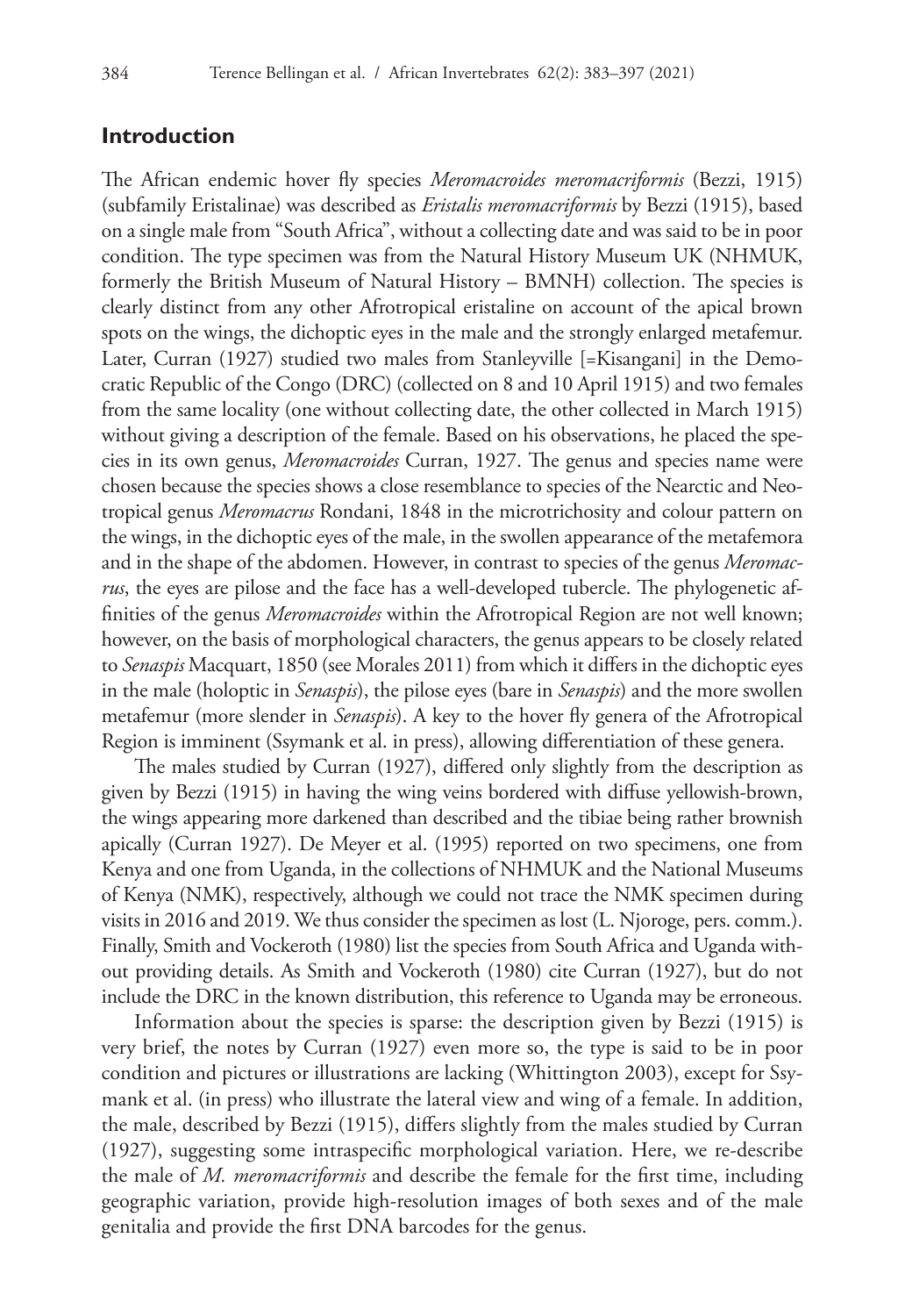# **Materials and methods**

### Study material

Study material was obtained from the following institutions:

|             | <b>AMNH</b> American Museum of Natural History, New York, USA;    |
|-------------|-------------------------------------------------------------------|
| <b>IITA</b> | International Institute of Tropical Agriculture, Calavi, Benin;   |
|             | KMMA Koninklijk Museum voor Midden-Afrika, Tervuren, Belgium;     |
|             | <b>NHMUK</b> Natural History Museum UK, London, UK;               |
|             | <b>NMSA</b> KwaZulu-Natal Museum, Pietermaritzburg, South Africa; |
|             | <b>SAMC</b> Iziko Museum, Cape Town, South Africa.                |

# Morphology

Morphological terminology follows Cumming and Wood (2017), except that we use the suffixes pro-, meso- and meta- to refer to the first, second and third pair of legs or leg parts, respectively. Morphological observations were made with a Leica MZ8 stereomicroscope. Since the original description was very brief and used non-standard terminology, the male was re-described to allow comparison with the female character states and indicate variation. Body length and wing length ranges given are minimum and maximum values observed in the studied material. Body measurements were taken between the frons and the posterior end of tergite IV; wing measurements were taken between the tegula and the apex of the wing. Stacking pictures were made using the set-up as outlined in Brecko et al. (2014) and stacking was done with the Zerene Stacker software (<https://zerenesystems.com/cms/home>). Male genitalia were macerated for 24–48 hours in a 10% potassium hydroxide (KOH) solution at room temperature. Afterwards, genitalia were transferred to acetic acid for 24 hours, rinsed in absolute ethanol (EtOH) for a few hours and, thereafter, stored in glycerine. Digital images of genitalia were made with a Leica MZ16 microscope and mounted Leica DFC500 digital camera, using LEICA APPLICATION SUITE (LAS) automontage software v.3.8. Literature references are given for the original taxon description. For the type, text on identification and location labels is given *ad verbatim*. Text is indicated in quotation marks (" ") and each line on the label is separated by a double forward slash (//). Text not given on labels (i.e. collection depository) is given in square brackets ([]).

# DNA barcoding

Procedures for DNA barcoding followed Jordaens et al. (2015). Briefly, genomic DNA was extracted from a single leg using the NucleoSpin Tissue Kit (Macherey-Nagel, Düren), following the manufacturer's instructions. PCR reactions were undertaken in 25  $\mu$ l reaction volumes, that contained 1.5 mM MgCl<sub>2</sub> in 1× PCR buffer (Invitrogen), 0.2 mM of each dNTP, 0.2 µM of each primer and 0.5 units of Taq polymerase (Invitrogen). The DNA barcode fragment of the mitochondrial cytochrome *c* oxidase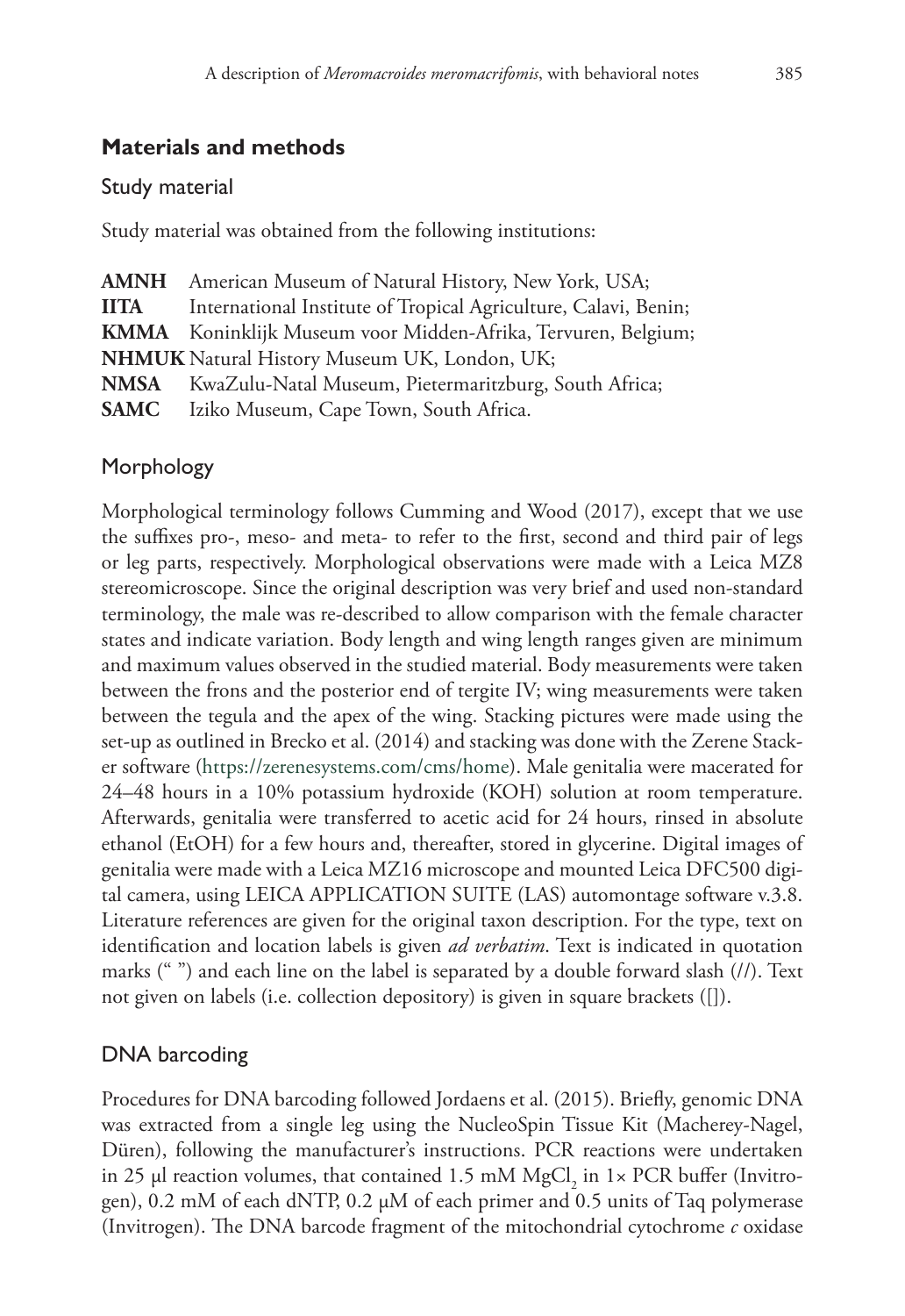| <b>Species</b>                | Museum acronym | Voucher number         | <b>GenBank</b> accession no. |
|-------------------------------|----------------|------------------------|------------------------------|
| Meromacroides meromacriformis | <b>NMSA</b>    | NMSA-DIP-205959        | MZ303633                     |
| Meromacroides meromacriformis | <b>NMSA</b>    | <b>NMSA-DIP 206122</b> | MZ303634                     |
| Meromacroides meromacriformis | <b>KMMA</b>    | RMCA-1088B03           | MZ303635                     |
| Meromacroides meromacriformis | <b>KMMA</b>    | RMCA-1088B04           | MZ303636                     |
| Meromacroides meromacriformis | <b>KMMA</b>    | RMCA-1224A02           | MZ303637                     |

**Table 1.** Sequences from NCBI GenBank for *Meromacroides meromacriformis* (Bezzi, 1915) specimens from Togo and South Africa.

subunit I (COI) gene was amplified using primer pair LCO1490 and HCO2198 (Folmer et al. 1994). The PCR profile was an initial denaturation step of 5 min at 95 °C, followed by 35 cycles of 45 s at 95 °C, 45 s at an annealing temperature of 45 °C and 1.5 min at 72 °C and ending with a final extension step of 5 min at 72 °C. PCR products were purified using the ExoSap protocol (Invitrogen), following the manufacturer's instructions. PCR-products were bidirectionally sequenced using the ABI PRISM BigDye Terminator v.3.1 Cycle Sequencing Kit and run on an ABI3130xl Genetic Analyzer. Sequences were assembled in SEQSCAPE v.2.5 (Life Technologies) and inconsistencies were checked by eye on the chromatogram. We obtained five DNA barcodes (three from Togo, two from South Africa) which were submitted to Gen-Bank (Table 1). Uncorrected p-distances were calculated with MEGA v.7 (Kumar et al. 2016) to quantify intra-specific variation in the DNA-barcode region and to compare inter-specific p-distances to putative related genera in the Afrotropical Region.

### **Taxonomy and systematics**

### *Meromacroides* **Curran, 1927**

*Meromacroides* Curran, 1927 57: 69.

**Type-species.** *Eristalis meromacriformis* Bezzi, 1915 (by original designation).

#### *Meromacroides meromacriformis* **(Bezzi, 1915)**

Figs  $1-14$ 

*Eristalis meromacriformis* Bezzi (1915), Syrph. Eth. Reg.: 93.

*Meromacroides meromacriformis* (Bezzi) – Curran (1927), Bull. Am. Mus. Nat. Hist. 57: 69 – Smith and Vockeroth (1980), Cat. Dipt. Afrotrop. Reg.: 503 – Dirickx (1998), Cat. Syn. Géogr. Syr. Rég. Afrotrop.: 81 – Whittington (2003), Stud. dipterol. 10: 595.

**Differential diagnosis.** *Meromacroides meromacriformis* can be distinguished from any other hover fly species in the combination of the following characters: Postpronotum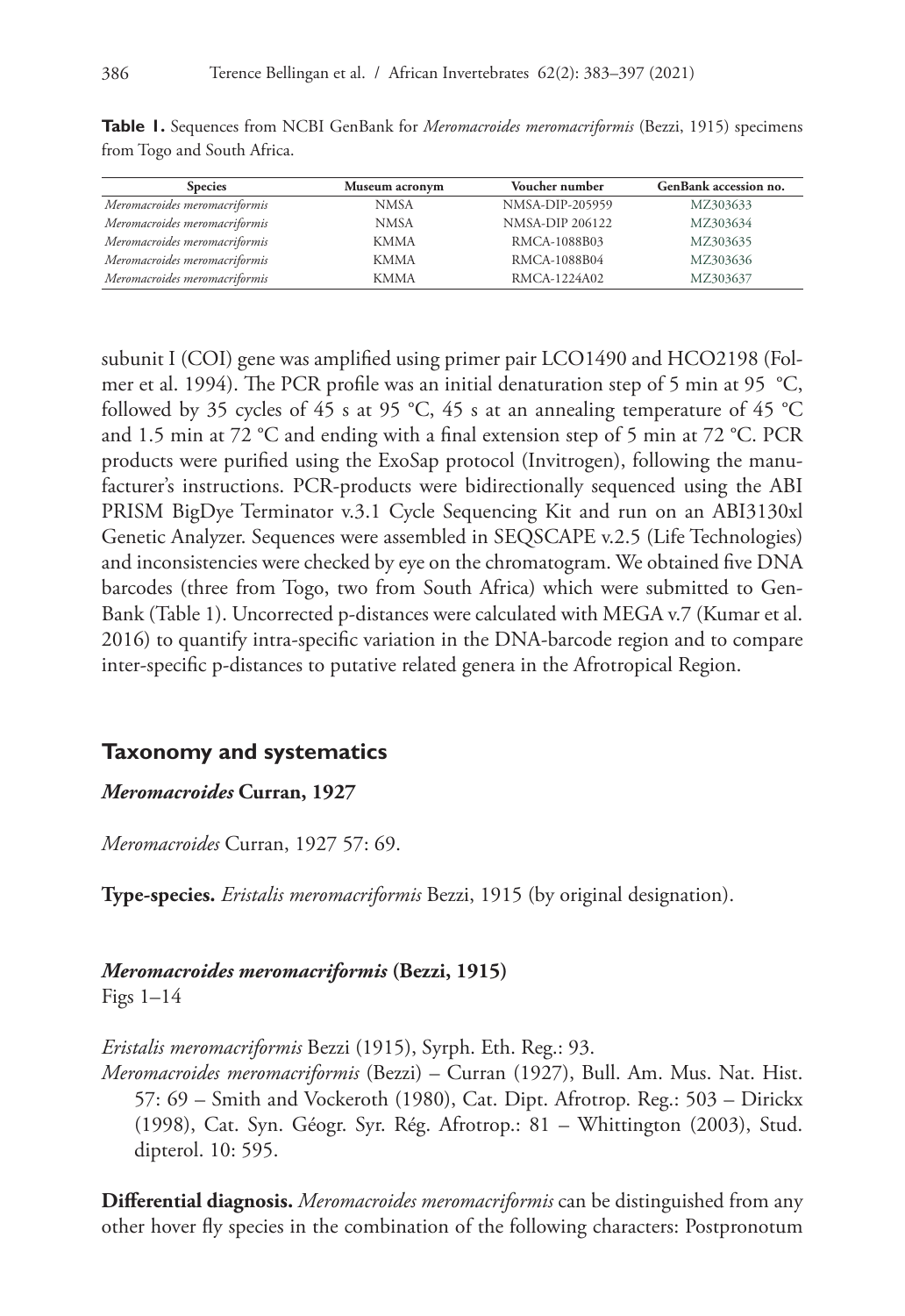

**Figures 1, 2.** *Meromacroides meromacriformis* (Bezzi, 1915), habitus, lateral view **1** male specimen, South Africa (NMSA-DIP 206113) **2** female specimen, South Africa (NMSA-DIP 206122).

pilose; compound eye pilose; wing membrane microtrichose in apical 1∕3; wing vein  $R_{\scriptscriptstyle 4+5}$  strongly sinuate; wing cell  $r_{\scriptscriptstyle I}$  closed and bulbous apically; thorax with triangular part of anepimeron and katepimeron weakly pubescent; metafemur greatly swollen.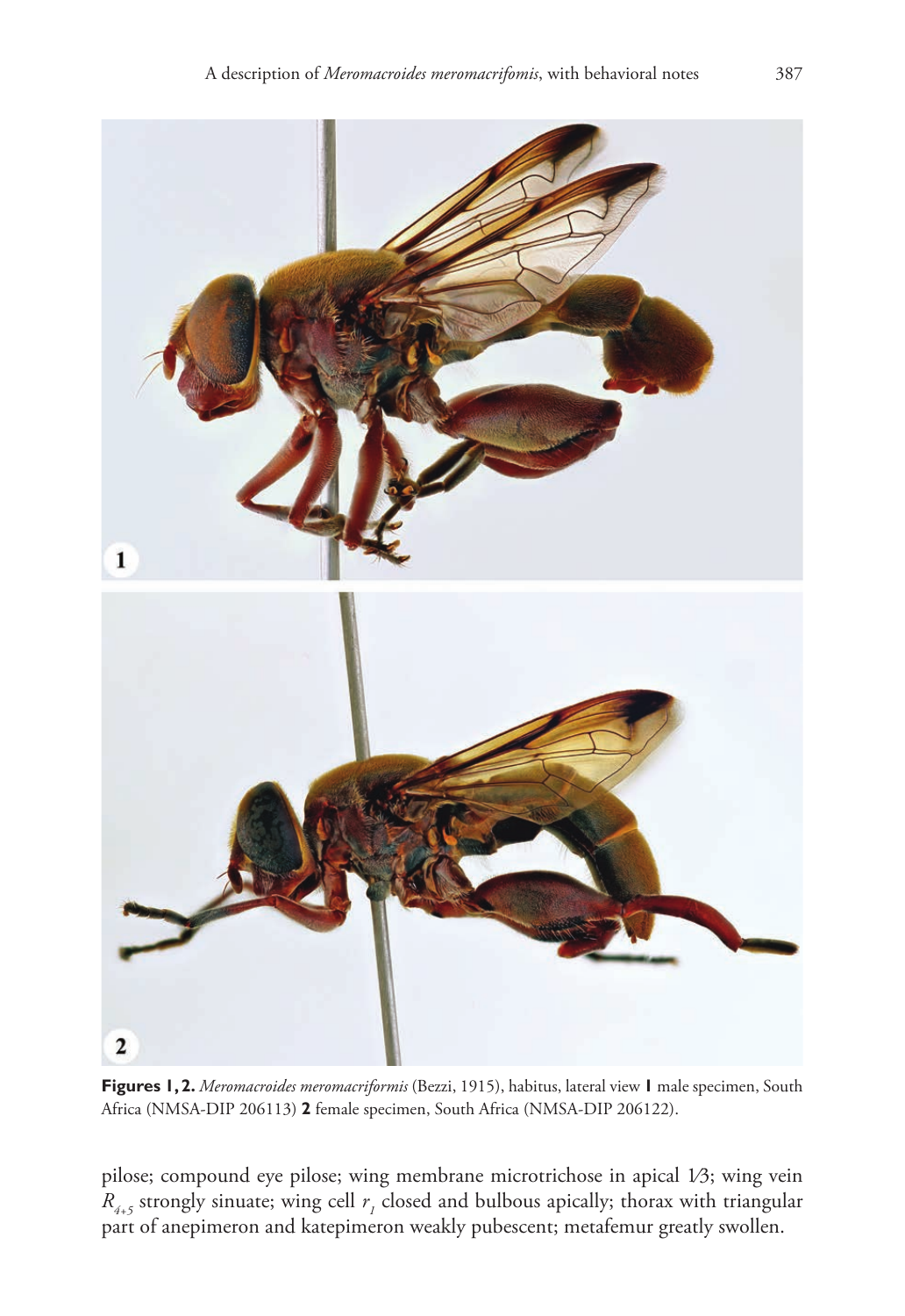**Examined material.** *Holotype***:** Male from South Africa (NHMUK). South Afri $c_A \cdot 1 \hat{\diamond}$ ; "Holo-//type". [printed, red border] "Eristalis//TYPE [printed]//meromacri// formis//Bezzi" [red border] "S. Africa//Plant//54. 83" "Eristalis//meromacriformis//n. sp.//type  $\mathcal{S}^{\prime\prime}$  [all handwritten except as indicated]

While the holotype was described by Bezzi (1915) as "a single rather old and badly preserved specimen", it is still fully intact, albeit laden with dust and lint.

**Other material.** BENIN. • 1 ♀; Pobè Forest; 6.963116, 2.674033; 10 Mar 2019; G. Goergen leg.; IITA. DEMOCRATIC REPUBLIC OF THE CONGO.  $\bullet$  1  $\circled{3}$ ; Mayumbe, Zobe; Jan 1916; R. Mayné leg.; KMMA [RMCA ENT000040207] • 1 ♀ ; Stanleyville [=Kisangani]; Mar 1914; Lang-Chapin leg.; KMMA [RMCA ENT000034070]. • 1  $\Diamond$ ; Stanleyville [=Kisangani]; Apr 1915; Lang-Chapin leg.; AMNH. MOZAM-BIQUE. • 1  $\circ$ ; Inhambane Province, Inhambane; Jan 1924; R.F. Lawrence leg.; [SAM-DIP-A009617]. South Africa. • 1 3; KZN, Mtunzini, Raphia Palm Boardwalk; -28.95764, 31.76136; 7 Nov 2020; J. Midgley, T. Bellingan leg.; [NMSA-DIP 205959] • 1  $\circ$ ; KZN, Mtunzini, Raphia Palm Boardwalk; -28.95764, 31.76136; 4 Nov 2020; J. Midgley, T. Bellingan leg.; [NMSA-DIP 206113]. • 1 ♀ ; KZN, Mtunzini, Raphia Palm Boardwalk; -28.95764, 31.76136; 13 Nov 2020; J. Midgley, T. Bellingan leg.; [NMSA-DIP 206122]. Togo.  $\bullet$  1  $\circ$ ; Kloto Forest; Mar 2004; G. Goergen leg.; IITA [IITA DIP 00013902] • 1 ♂; Kloto Forest; Apr 2004; G. Goergen leg.; IITA [IITA DIP 00013903] • 1 ♀ ; Kloto Forest; Feb 2018; G. Goergen leg.; KMMA [RMCA\_1088B03] • 1  $\Im$ ; Kloto Forest; Feb 2018; G. Goergen leg.; KMMA [RMCA\_1088B04] • 1 ♀ ; Kloto Forest; Jan 2019; G. Goergen leg.; KMMA [RMCA\_1224A02] • 3  $\Im$ ; Kloto Forest; Mar-Apr 2020; G. Goergen leg.; KMMA [RMCA ENT000033698 – 000033700] • 3 ♂; Kloto Forest; Mar–Apr 2020; G. Goergen leg.; IITA  $\bullet$  2  $\circ$ ; Kloto Forest; Mar 2021; G. Goergen leg.; IITA.

**Male** (Figs 1, 3, 5, 7–12). Body length: 11.6–14.3 mm. Wing length: 8.0–9.6 mm.

*Head* (Fig. 3). Eye yellow-white pilose, pile length four times the diameter of ommatidium in South African and West African specimens, three times in Central African specimens; ommatidia equal in diameter across the eye; dichoptic, but distance between eyes varying from the width of 1–3 ommatidia (Fig. 3). Frons brown; more densely yellow pollinose anterior to ocellar triangle, less densely yellow pollinose on ocellar triangle and vertex; long yellow pilose. Frontal triangle dark brown, but orangebrown at antennal tubercle; strongly yellow pollinose; long yellow-white pilose. Face orange-brown; subshining; weakly yellow pollinose, but bare on facial tubercle; with strong yellow pollinosity at eye margin; yellow-white pilose, but pilosity much longer on gena than on other parts; facial tubercle orange-brown; strongly pronounced and bare. Occiput dark brown, covered with dull yellow to grey pollinosity; with dispersed pale pile and a few shorter, stiff black spines near eye margin around the head. Antennal segments brown, postpedicel rounded; length to height approx. 1.2; white pollinose; arista orange-brown, bare.

*Thorax* (Figs 1, 5). Scutum sub-shining, reddish brown, dark brown to black, except postpronotum which is orange-brown; black punctuated; grey-white pollinose; with stronger pollinosity on anterior 1/5, along the transverse suture and at the poste-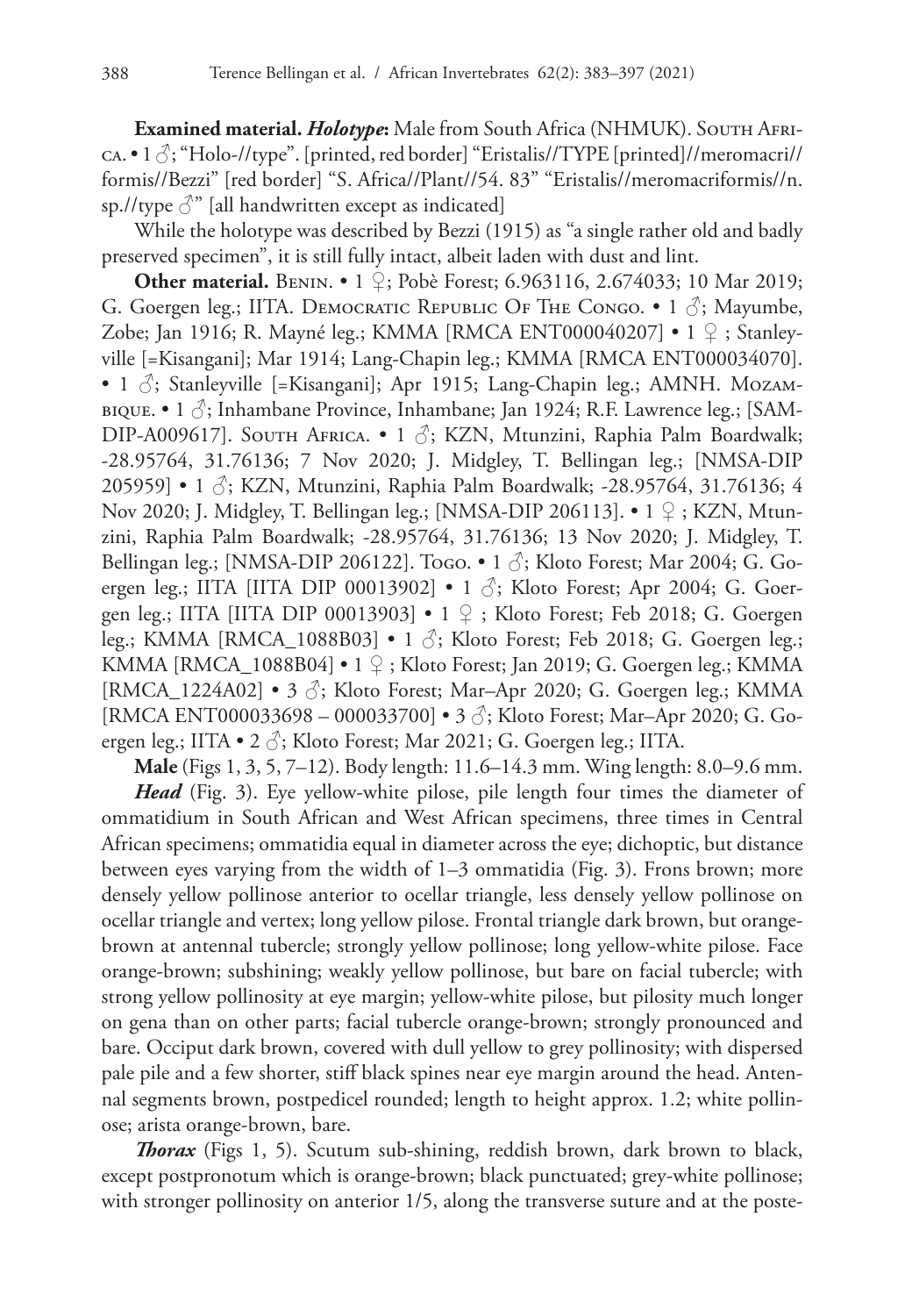

**Figures 3, 4.** *Meromacroides meromacriformis* (Bezzi, 1915), frontal view **3** male specimen, South Africa (NMSA-DIP 206113) **4** female specimen, South Africa (NMSA-DIP 206122).

rior margin; pollinosity variable, appearing as two pollinose vittae fading at transverse suture in West African specimens, appearing as three darker pollinose vittae against a pale pollinose background in Central and South African specimens, with short yellowwhite pile, at lateral margins somewhat longer. Scutellum dark brown, somewhat darker in anterior half; with even short black and yellow-white pile. Pleura ground colour red-brown to black-brown, except for anterior anepisternum where it is sometimes orange-brown; mostly even greyish pollinose, but anepisternum with reduced pollinosity anteriorly; covered with long pale pile on posterior anepisternum, katepisternum and anepimeron; very short white pubescence on other pleurites. Scutellum apical margin rounded, not marginated, 3× as wide as long; subscutellum bare.

*Legs* (Figs 1, 8). Proleg and mesoleg: Coxa orange-brown; white pollinose; with some long white pile anteroventrally. Trochanter orange-brown; white pollinose; with 7–8 short, light brown to black spines posteroventrally; with approx. 10 light brown to black spines on anterodistal end. Femur dark orange-brown; short white pilose; with very short black spines on dorso- and ventrodistal 2/3; with a patch of short black spines on anteroventral proximal end. Tibia dark brown to black; short white and black pilose. Tarsi dark brown to black dorsally, orange-brown ventrally; white pilose with some short, black spines on lateral sides. Metaleg: Coxa orange-brown; white pollinose; long white pilose anteroventrally. Trochanter orange-brown; white pollinose; with sparse yellow-white pile; with short, stiff black setulae ventrally. Femur strongly thickened, but markedly narrowed at distal end; at widest part as thick as approx. 1/4 of femur length; dark brown anteriorly, orange-brown posteriorly; short yellow-white pilose; with some very long white pile ventrally; with black setulae on ventrodistal 2/3 which are half the length of the sparse long white pile; with a patch of short black spines on anteroventral proximal end. Tibia slightly curved, but with a marked bend at proximal 1/8 dorsally; orange-brown but with a lighter ring in the middle; with a low carina on the entire anteroventral side; with a low carina from the distal end to the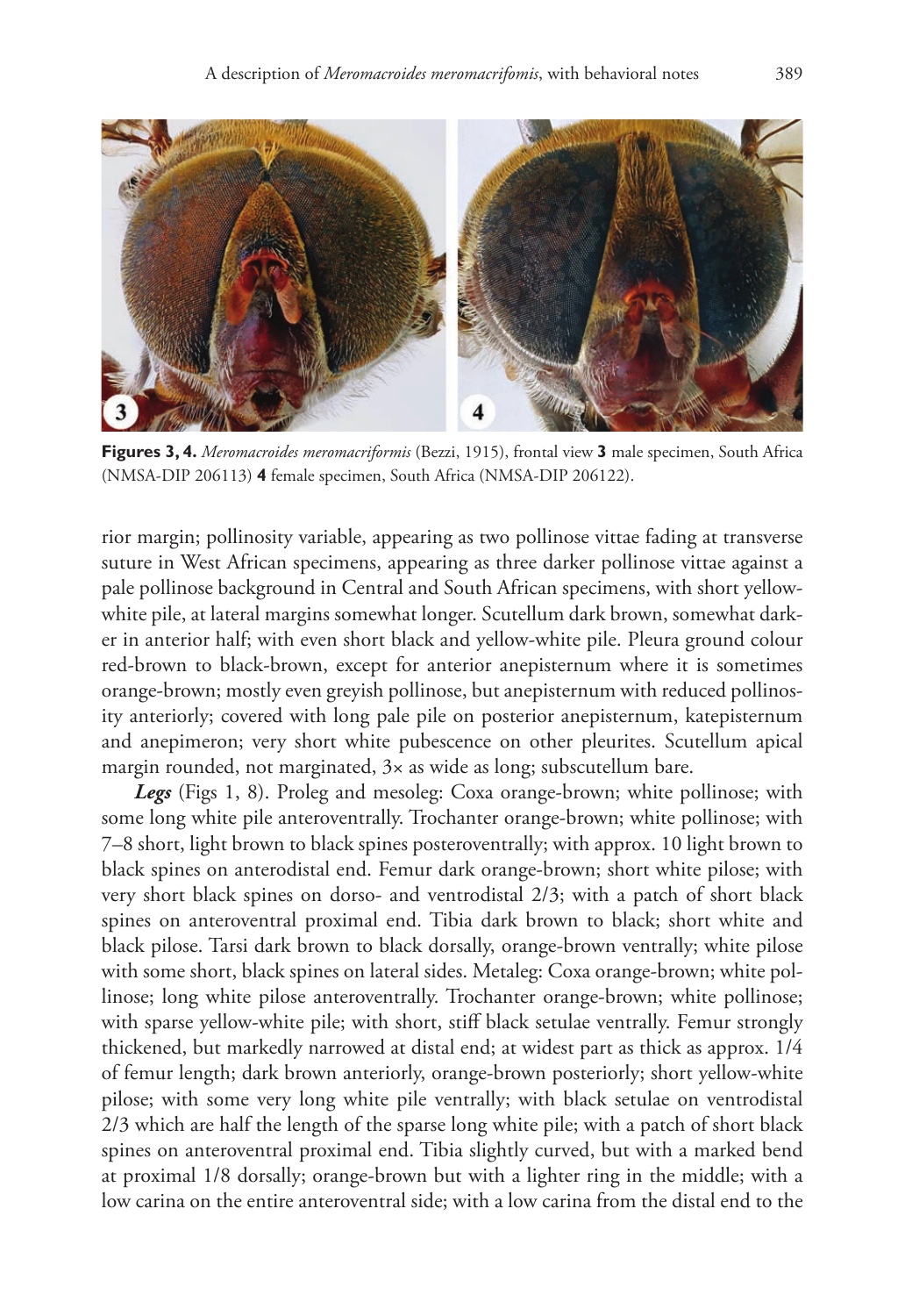

**Figures 5, 6.** *Meromacroides meromacriformis* (Bezzi, 1915), dorsal view **5** male specimen, South Africa (NMSA-DIP 206113) **6** female specimen, South Africa (NMSA-DIP 206122).

middle of the leg posteriorly; short yellow-white pilose; with some longer black hairs interspersed. Tarsi dark brown to black dorsally, orange-brown ventrally; white pilose with some black pile interspersed, especially ventrally.

*Wing* (Fig. 7). Entirely microtrichose; microtrichosity very dense on cells *sc*,  $r<sub>i</sub>$ ,  $r_{2+3}$  and the dorsal distal half of cell  $r_{4+5}$ . Cell  $r_1$  closed, bulbous apically, petiolate; vein  $R_{4+5}$  sinuate, not appendiculate; vein  $CuP$  bent. Spurious vein running deep into cell  $r_{\scriptscriptstyle 4+5}^{}$ , approx. 2/3 of the way to vein  $M_{\scriptscriptstyle 1}$ . Calypters dark grey to yellow; with fringe of white to yellowish white pile. Halteres white to pale brown; light orangebrown proximally.

*Abdomen* (Fig. 5): Narrow, conical; tergite II trapezoid; be:tergite III rectangular, 1.1 to 1.4× as long as wide; tergite IV rectangular, approx. 1.3× as long as wide. Subshining dark brown to black-brown on dorsal side, more orange-brown on lateral sides; tergites II–III with yellowish white to orange-brown posterior border; post-abdomen more orange-brown; with greyish to greyish-brown pollinosity, except for post-abdomen; with short dark pile, except on anterolateral corners of tergite V where it is longer and on tergite I and lateral sides where it is longer and white. Sternites orange-brown to dark brown, with short dispersed pale pile and longer dispersed pale pile medially. Dispersed pale pollinosity on sternites II–IV, sternite I bare.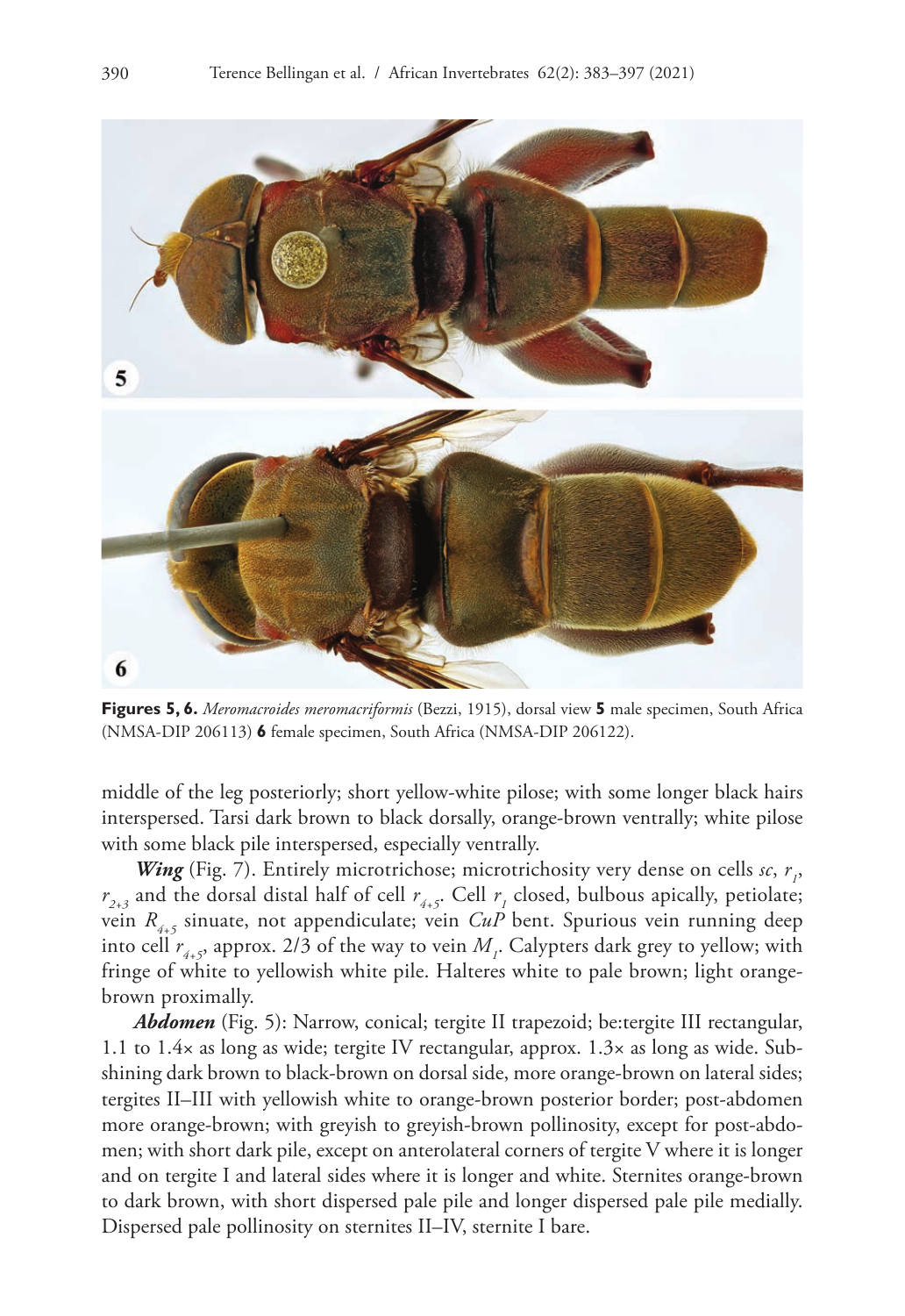

**Figures 7, 8.** *Meromacroides meromacriformis* (Bezzi, 1915), wing and metaleg **7** left wing, male specimen, South Africa (NMSA-DIP 206113) **8** metaleg lateral view, male specimen, idem.

*Genitalia* (Figs 9–12). Cerci triangular, small; orange-brown; dorsally rounded in West African specimens (Fig. 12), but angular in South African specimens (Fig. 10); long yellow-white pilose. Epandrium large, elongated; broadly rounded at apex; dorsal and ventral margins straight and parallel in West African specimens (Fig. 11), rounded dorsally and not parallel in South African specimens (Fig. 9); ventrally expanded; with low ridge on inner side; with short, black spines on entire surface, but denser on inner low ridge; yellow-white pilose on dorsal half, black pilose on ventral half. Hypopygium small. Genitalia missing in Central African male specimen.

**Female** (Figs 2, 4, 6, 13, 14). Body length: 12.9–15.5 mm. Wing length: 9.0–9.9 mm. As male, except for the following characters:

*Head* (Fig. 4). Eyes broadly dichoptic. Ocellar triangle and vertex lighter yellow pollinose; frontal triangle with pilosity and pollinosity as in male, but absent near antennal tubercle. Face very weakly yellow pollinose; occiput with stiff black spines laterally near eye margin, but absent dorsally.

*Thorax* (Figs 2, 6). Scutum with stronger pollinosity on anterior 3/5. Scutellum with pile longer and paler along the antero-lateral margins. Pleura whitish pollinose, but anepisternum bare anteriorly and with reduced pollinosity posteriorly, long pale pile longest in ventral region.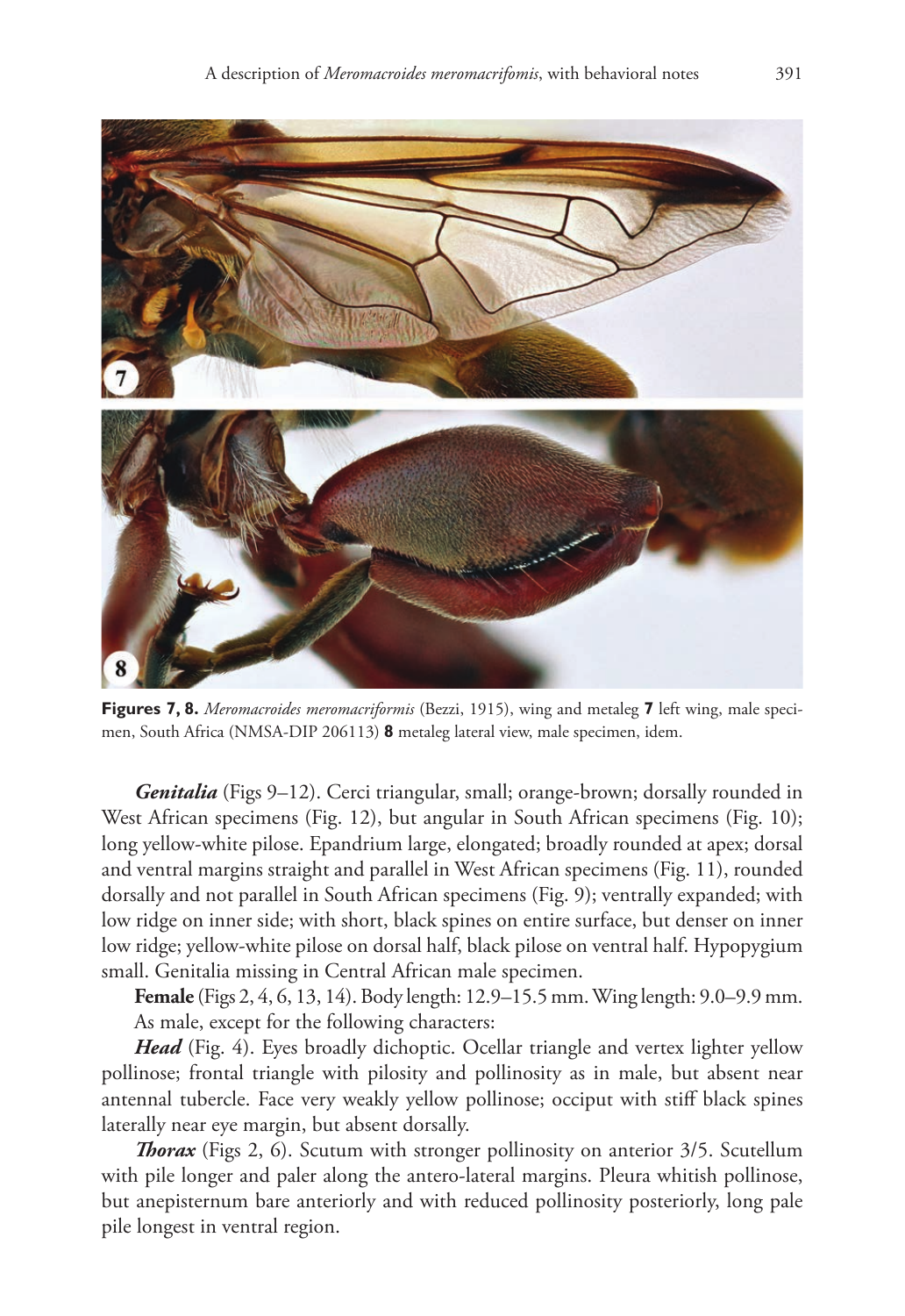

**Figures 9–12.** *Meromacroides meromacriformis* (Bezzi, 1915), male terminalia **9, 11** ventral view **10, 12** lateral view **9, 10** male terminalia from specimens from South Africa (NMSA-DIP 205959) **11, 12** male terminalia from specimens from Togo (RMCA-ENT000033698).

*Legs* (Fig. 2). Proleg and mesoleg: Coxa with pollinosity denser medially and anteriorly. Trochanter with 7–8 short, light brown spines posteroventrally. Femur orangebrown to dark brown; with short and medium length white pilosity, dorsal surface bare; with very short dark brown to black spines on dorso- and ventrodistal 2/3. Tibia dark brown fading to black towards distal end; with few stout black spines at posteroventral distal end. Metaleg: Trochanter with short, stiff, dark brown to black setulae ventrally. Femur with one row of pile along inner ventral surface of the femur and one row along outer ventral surface beginning at approx. the middle of the femur; with black setulae on ventrodistal 1/2–2/3 which are at least half the length of the sparse long white pile. Tibia orange-brown to dark brown becoming paler distally; short yellow-white to white pilose.

*Abdomen* (Fig. 6). Narrow, moderately conical; tergite II trapezoid, though not as markedly so as the male, comparatively slightly broader at distal end; tergite III rectangular, approx. 0.55× as long as wide; tergite IV rectangular, approx. 1.75× as wide as long. Tergite V triangular. Tergites II–III with light brown posterior border; postabdomen similar light brown; with greyish brown or greyish yellow pollinosity; with short pile that may be light or dark, except on anterolateral corners of tergite V where it is longer and on tergite I and lateral sides where it is longer and lighter in colour.

**Geographic variation.** Male and female specimens from Western, Central and Southern Africa differ in subtle characters (summarised in Table 2). In general ap-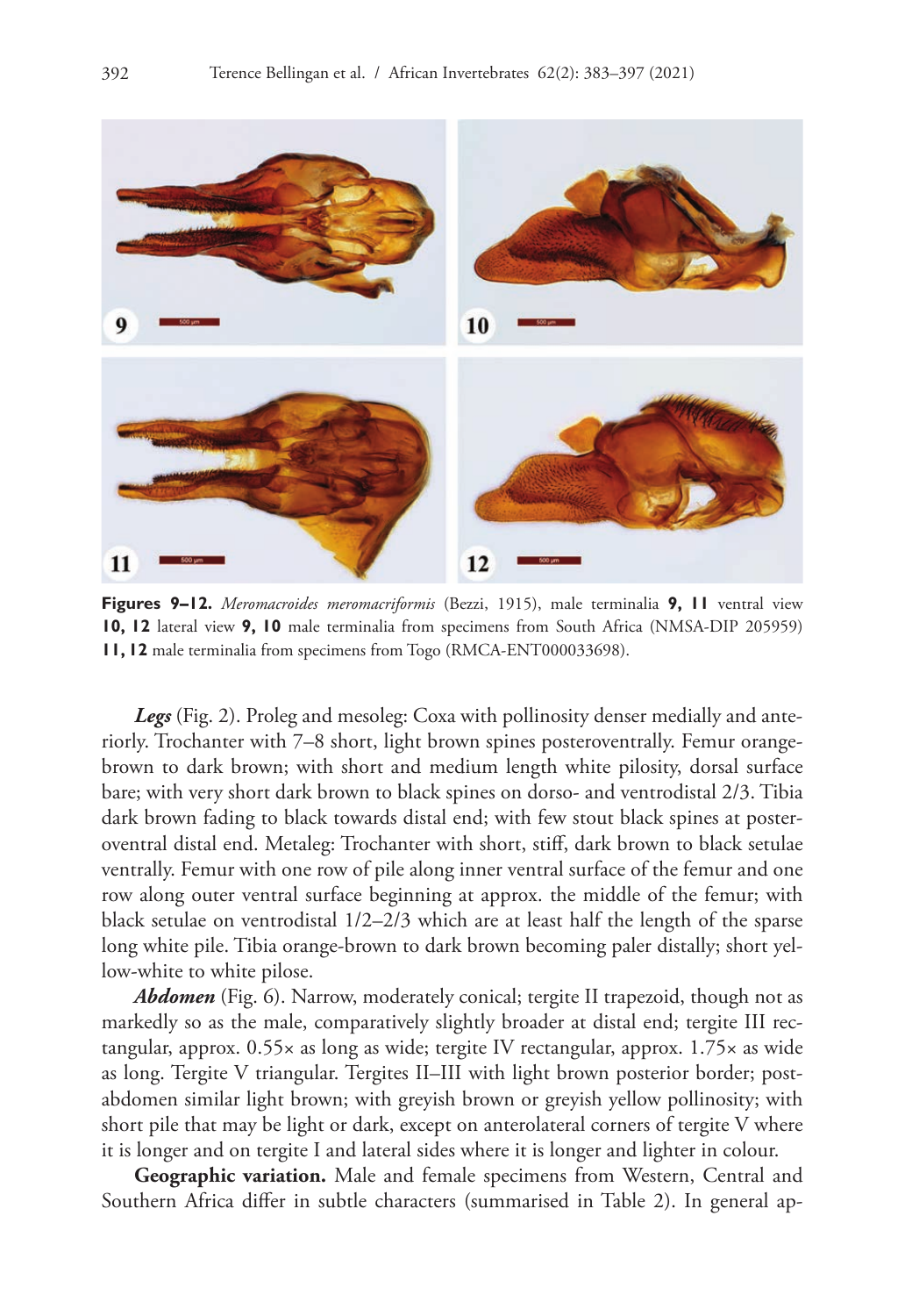

**Figures 13–15.** A female *Meromacroides meromacriformis* (Bezzi, 1915) live pictures **13** female hovering above a rot-hole in the stem of a *Voacanga thouarsii* (Apocynaceae) tree at Mtunzini, KwaZulu-Natal (South Africa) **14** female alighted in a rot-hole, idem **15** relative size of the rot-hole illustrated with a 30 cm steel ruler, idem.

pearance, male specimens from Southern and Central Africa are larger than the West African specimens examined and more evenly and paler brown in ground colour. The contrast between light and dark parts of the body is less distinct than specimens from West Africa. The holotype does not differ from the recent Southern African specimens.

**DNA barcodes.** Table 1 contains GenBank accession numbers and institutional catalogue numbers for the five *M. meromacriformis* specimens barcoded. The mean pdistance in the DNA barcode region between specimens from Togo and from South Africa is 0.019 (or 1.9%).

**Distribution.** (Based on material examined, except as noted) Benin, Democratic Republic of the Congo (Curran 1927), Kenya (De Meyer et al. 1995), Mozambique, South Africa (also Bezzi 1915; Smith and Vockeroth 1980), Togo, Uganda (De Meyer et al. 1995; Smith and Vockeroth 1980).

**Comments.** The collector, RW Plant, moved to South Africa in 1850 and died on an expedition in 1858. During his time in South Africa, he lived in KwaZulu-Natal and there is no record of his travelling to other parts of South Africa. The only collecting trip he undertook that produced appreciable specimens was in 1858, to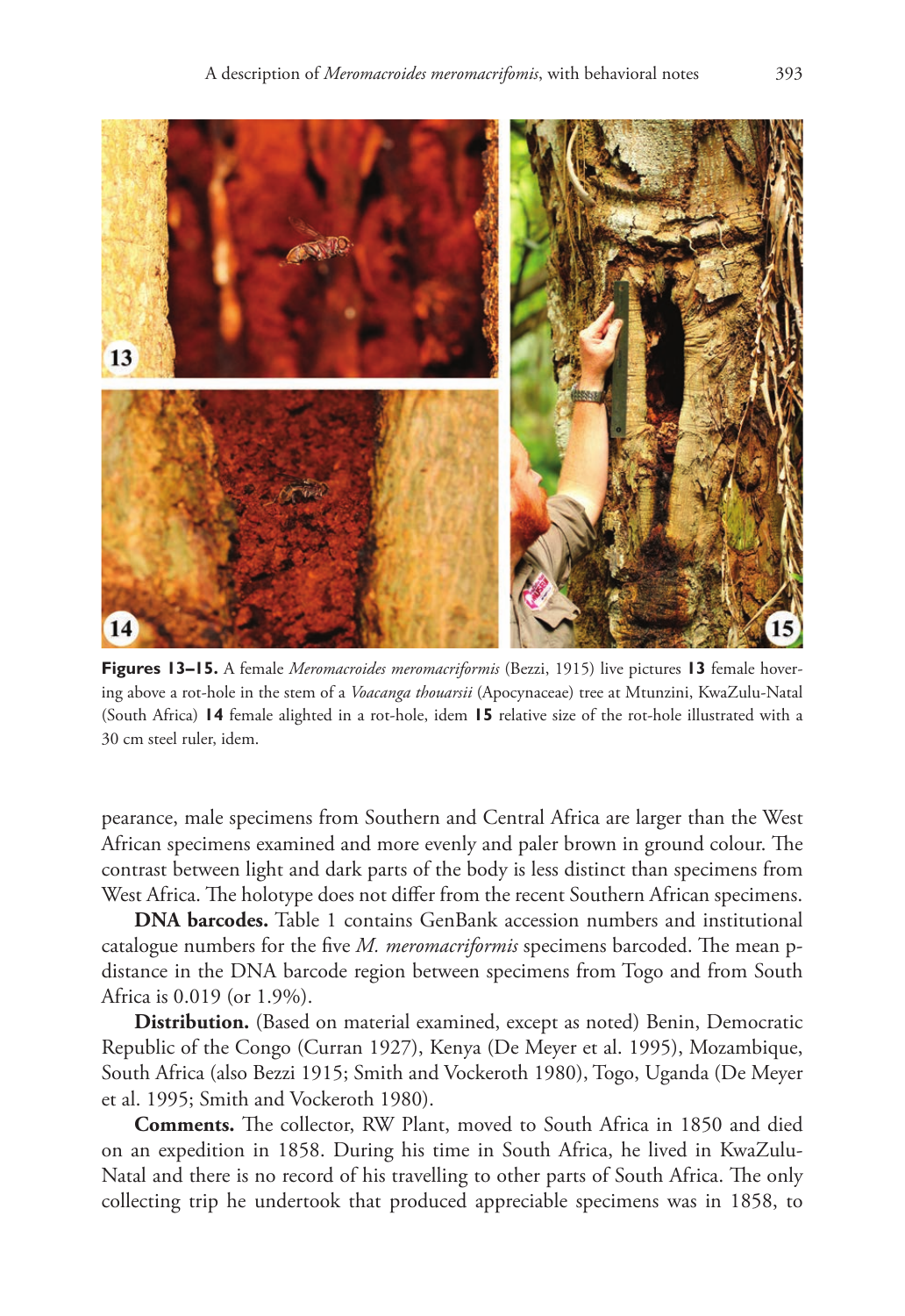| Region                           | West African specimens        | <b>Central African specimens</b> | Southern African specimens    |  |  |  |
|----------------------------------|-------------------------------|----------------------------------|-------------------------------|--|--|--|
| Character                        |                               |                                  |                               |  |  |  |
| Head                             |                               |                                  |                               |  |  |  |
| Eye pile length                  | Four times the diameter of an | Three times the diameter of an   | Four times the diameter of an |  |  |  |
|                                  | ommatidium                    | ommatidium                       | ommatidium                    |  |  |  |
| <b>Thorax</b>                    |                               |                                  |                               |  |  |  |
| Scutum ground colour             | Dark brown                    | Dark brown                       | Dark reddish-brown            |  |  |  |
| Pleura ground colour             | Black-brown                   | Dark brown                       | Dark reddish-brown            |  |  |  |
| Scutum pollinosity               | Two pale pollinose vittae     | Two pale pollinose vittae        | Two dark pollinose vittae     |  |  |  |
| Legs                             |                               |                                  |                               |  |  |  |
| Colour of spines on coxa and     | Dark brownish - black         | Light brown                      | Light brown                   |  |  |  |
| trochanter                       |                               |                                  |                               |  |  |  |
| Wing                             |                               |                                  |                               |  |  |  |
| Calypter colour                  | Dark grey                     | Brownish-grey                    | Brownish-grey                 |  |  |  |
| Calypter fringe colour           | White                         | Yellowish-white                  | Yellowish-white               |  |  |  |
| Haltere colour                   | White                         | Yellowish-brown                  | Yellowish-brown               |  |  |  |
| Infuscation colour on wing       | Light brown                   | Dark brown                       | Very dark brown               |  |  |  |
| margin                           |                               |                                  |                               |  |  |  |
| Abdomen                          |                               |                                  |                               |  |  |  |
| Tergites II-III dorsal posterior | Yellowish-white               | Orange-brown                     | Orange-brown                  |  |  |  |
| border colour                    |                               |                                  |                               |  |  |  |
| Pollinosity colour and density   | Greyish-white, sparser        | Yellowish-white, denser          | Yellowish-white, denser       |  |  |  |
| Genitalia                        |                               |                                  |                               |  |  |  |
| Cerci                            | Dorsally rounded              | Genitalia missing                | Dorsally angular              |  |  |  |
| Epandrium                        | Dorsal and ventral margins    | Genitalia missing                | Dorsal margin rounded, not    |  |  |  |
|                                  | straight and parallel         |                                  | parallel with ventral margin  |  |  |  |

**Table 2.** Geographic morphological variation observed from *Meromacroides meromacriformis* (Bezzi, 1915) specimens from West, Central and Southern Africa.

northern KwaZulu-Natal. The exact route of the expedition is unknown (McCracken 2011). Plant's diary was lodged at the Killie Campbell Library (Glen and Germishuizen 2010), but is now missing. The type data can be narrowed to the KwaZulu-Natal province between 1850 and 1858.

**Biological observations.** We observed two males and a female hovering inside a rot-hole in a single *Voacanga thouarsii* Roem. and Schult. (Apocynaceae) tree filled with termite frass (Termitidae: Termitinae: *Amitermes*?) and other biological material (Mtunzini, KwaZulu-Natal, South Africa) (Figs 13–15). The observations were made on three different days (4 Nov 2020; 7 Nov 2020; 13 Nov 2020) and no mating was observed. Only the female was observed alighting on the substrate (Fig. 14). The habitat is a modified Swamp Forest FOa2 (Mucina and Rutherford 2006) with an artificially high number of *Raphia australis* Oberm. & Strey. palms.

# **Discussion**

Here, we have re-described the male and described the female of *Meromacroides meromacriformis*, an enigmatic monotypic hover fly genus of the Afrotropical Region. Our study is the first to provide high-resolution pictures of the general morphology (but see Ssymank et al. (in press) for a picture of the lateral view of a female and of a wing) and of the male genitalia and, thus, contributes to a better identification and knowledge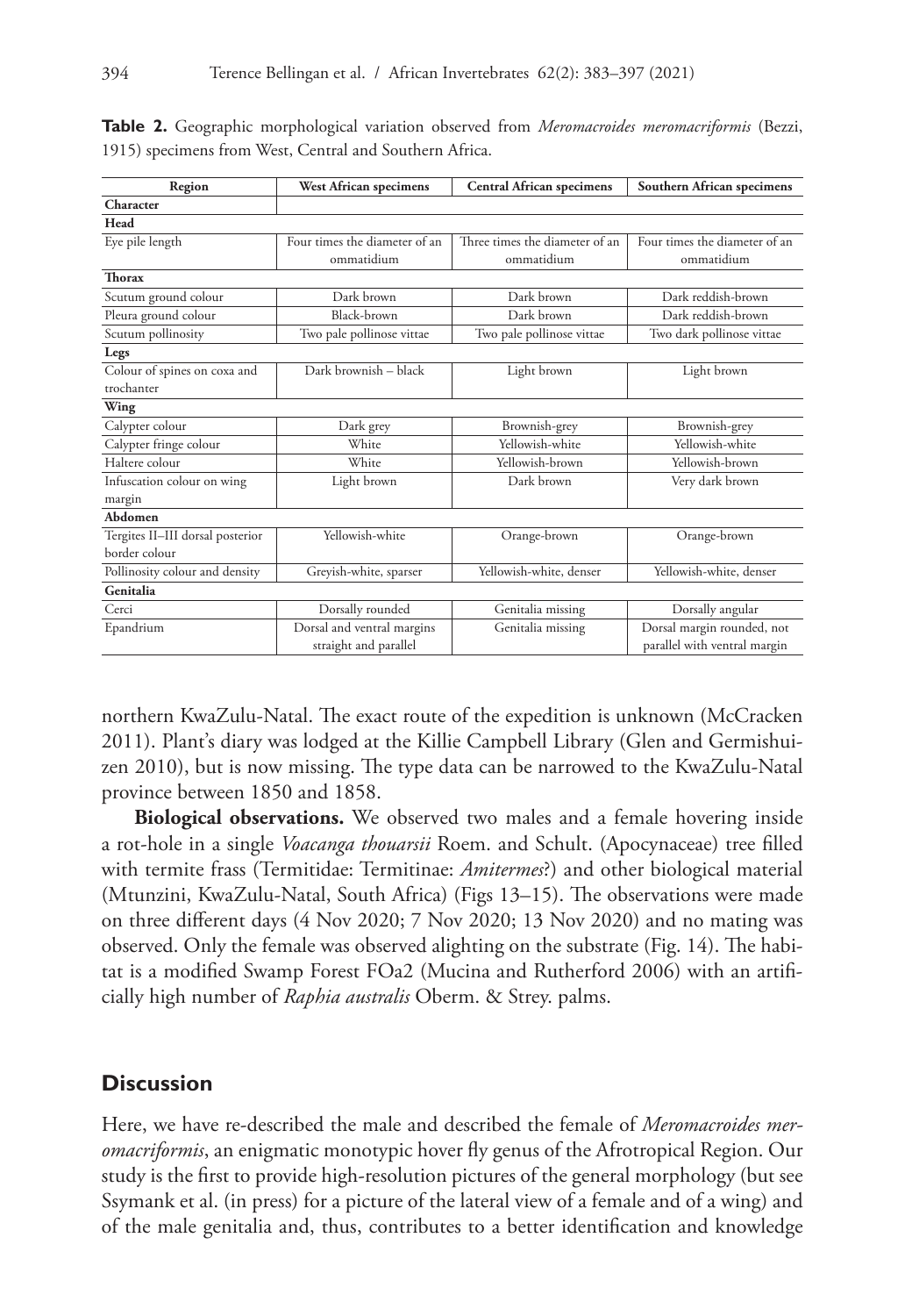of the genus. For the first time, the description of the species includes the geographic variation in the species. We observed a p-distance of 1.9% between DNA barcodes from specimens from Togo and South Africa. While this is substantial, such variation is also observed in other Afrotropical Eristalinae (Jordaens et al., unpublished data). Moreover, Jordaens et al. (2015) showed that thresholds for the discrimination of intra- versus interspecific differentiation for Afrotropical hover flies may differ strongly amongst genera and that it is impossible to define a general distance threshold. Thus, is seems more appropriate to calculate optimal thresholds at the genus level to discriminate between intra- and interspecific variation in the DNA barcode region. We, therefore, consider the variation in morphology and DNA barcodes as insufficient to support the erection of formal taxonomic acts and consider all variations observed as intraspecific. In the Afrotropical Region, the nearest neighbours of *Meromacroides* are *Eristalis* (mean interspecific p-distance: 4–10%) and *Mallota* (mean interspecific p-distance: 7%) (Jordaens et al. unpublished data). We have provided a male specimen to a large-scale ongoing phylogenetic study of the subfamily Eristalinae of the World which will shed light on the genus' phylogenetic affinities (Moran et al., unpublished data).

The occurrence of the species in Benin and Togo (West Africa) indicates that the species is widespread over the Afrotropical Region and has been recorded from West (Benin, Togo), Central (Democratic Republic of the Congo), East (Kenya, Uganda) and Southern Africa (South Africa). While nothing is known on the ecology of the species or the larval stages, our observations provide potential insights. The observed behaviour suggests that rot-holes may be used as both mating and oviposition sites and, if this is true, then the species may be restricted to very old, mature forests where this specific habitat type may be more abundant. The upper layers of termite frass and rotting vegetable material were screened for eggs and larvae, but neither were found.

With a total of 27 specimens (18 males, eight females and one of unknown sex which is currently missing) known so far and the largest known series consisting of only four specimens, the species is very rare. The combination of limited habitat and low density drive this rarity, despite the wide geographic range within which the species is distributed. Rabinowitz (1981) highlighted this combination of rarity factors as showing increased risk to habitat destruction.

# **Acknowledgements**

We would like to thank N Wyatt and A H Kirk-Spriggs (NHMUK) for their assistance during the authors' visits to the collection and L Njoroge (NMK) and D Grimaldi (AMNH) for information and making material available for study; Simon van Noort and Aisha Mayekiso (SAMC) are also thanked for their assistance with the authors' visit to the collection. We also thank Menno Reemer and Marc De Meyer for their valuable comments towards improving the manuscript. This project was financed through the JRS Biodiversity Foundation projects 60512 and 60868 PINDIP (Pollinator Information Network for two-winged insects (Diptera); www.pindip.org), Belspo-NRF joint network project DIPTATEACH (Diptera Museum collections as a source for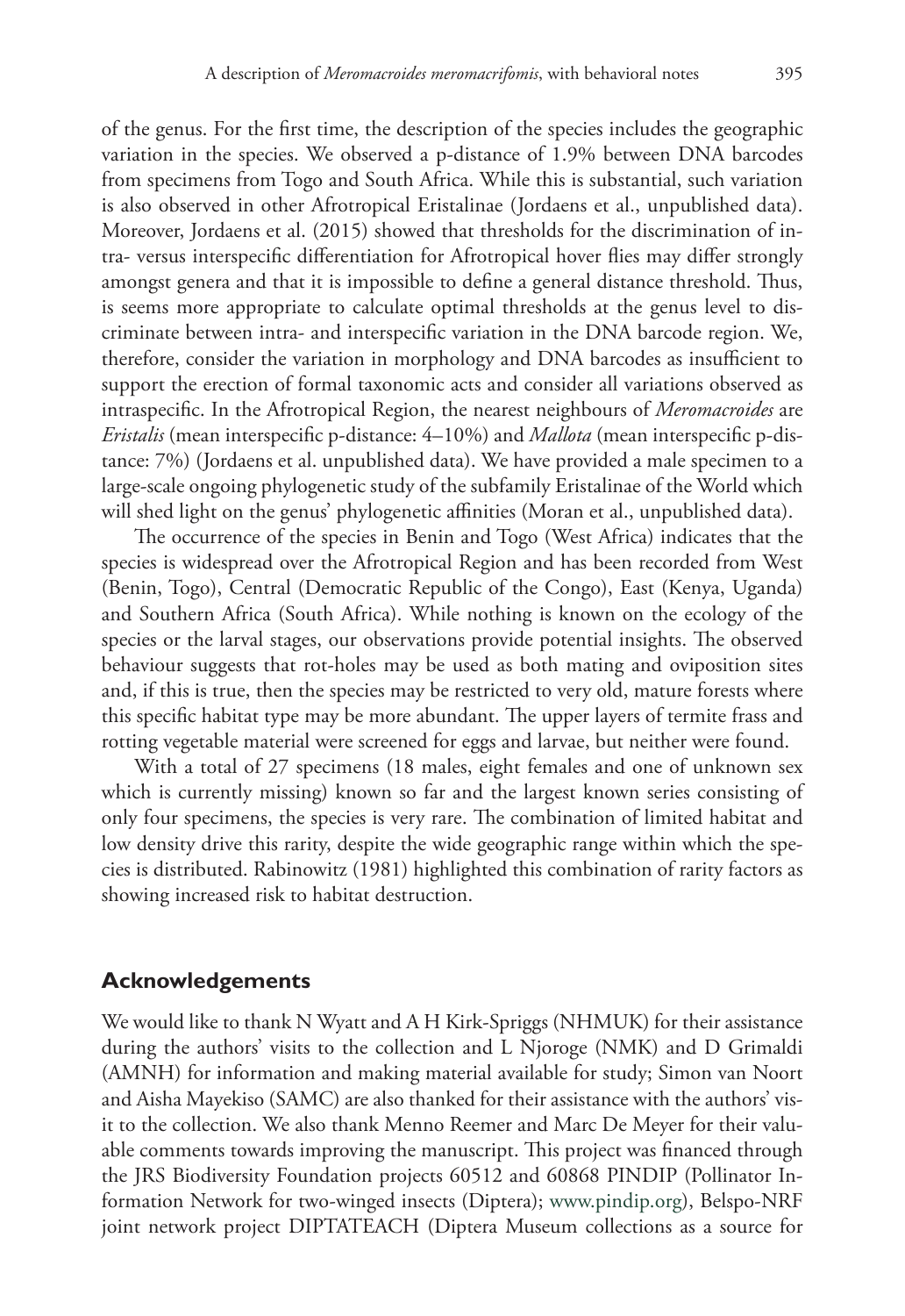Taxonomic research and Teaching activities) and DIPoDIP (Diversity of Pollinating Diptera in South African biodiversity hotspots) which is financed by the Directorategeneral Development Cooperation and Humanitarian Aid through the Framework agreement with KMMA. Ezemvelo KZN Wildlife are thanked and acknowledged for issuing the permits to conduct this work: Permit No. OP 29/2020.

### **References**

- Bezzi M (1915) The Syrphidae of the Ethiopian Region based on material in the collection of the British Museum (Natural History), with descriptions of new genera and species. British Museum (Natural History), London, 146 pp.<https://www.biodiversitylibrary.org/> page/10933663
- Brecko J, Mathys A, Dekoninck W, Leponce M, VandenSpiegel D, Semal P (2014) Focus stacking: Comparing commercial top-end set-ups with a semi-automatic low budget approach. A possible solution for mass digitization of type specimens. ZooKeys 464: 1–23. <https://doi.org/10.3897/zookeys.464.8615>
- Cumming JM, Wood DM (2017) Adult morphology and terminology. In: Kirk-Spriggs AH, Sinclair BJ (Eds) Manual of Afrotropical Diptera (Vol. 1). Introductory Chapters and Keys to Diptera Families. South African National Biodiversity Institute, Pretoria, 425 pp.
- Curran CH (1927) Diptera of the American Museum Congo Expedition. Part I. Bibionidae, Bombyliidae, Dolichopodidae, Syrphidae, Trypaneidae. Bulletin of the American Museum of Natural History 57: 33–89.
- De Meyer M, Vanden Berghe E, Whittington AE (1995) Specimen database Syrphidae (Diptera) of East Africa. Centre for Biodiversity Research Reports. Biodiversity Database 1: 1–11.
- Dirickx HG (1998) Catalogue Synonymique et Géographique des Syrphidae (Diptera) de la Région Afrotropicale. Muséum d'Histoire Naturelle Genève, Genève, 187 pp.
- Folmer O, Black M, Hoeh W, Lutz R, Vrijenhoek R (1994) DNA primers for amplification of mitochondrial cytochrome *c* oxidase subunit I from diverse metazoan invertebrates. Molecular Marine Biology and Biotechnology 3: 294–299. [https://pubmed.ncbi.nlm.nih.](https://pubmed.ncbi.nlm.nih.gov/7881515/) [gov/7881515/](https://pubmed.ncbi.nlm.nih.gov/7881515/)
- Glen HF, Germishuizen G (2010) Botanical Exploration of Southern Africa (2nd ed.). Strelitzia 26. South African National Biodiversity Institute, Pretoria, 489 pp.
- Jordaens K, Goergen G, Virgilio M, Backeljau T, Vokaer A, De Meyer M (2015) DNA barcoding to improve the taxonomy of the Afrotropical hoverflies (Insecta: Diptera: Syrphidae). PLoS ONE 10(10): e0140264.<https://doi.org/10.1371/journal.pone.0140264>
- Kumar S, Stecher G, Tamura K (2016) MEGA7: Molecular Evolutionary Genetics Analysis Version 7.0 for bigger datasets. Molecular Biology and Evolution 33(7): 1870–1874. <https://doi.org/10.1093/molbev/msw054>
- McCracken DP (2011) Robert Plant (1818–1858): A Victorian plant hunter in Natal, Zululand, Mauritius and the Seychelles. South African Journal of Science 107(3/4): 1–7. <https://doi.org/10.4102/sajs.v107i3/4.359>